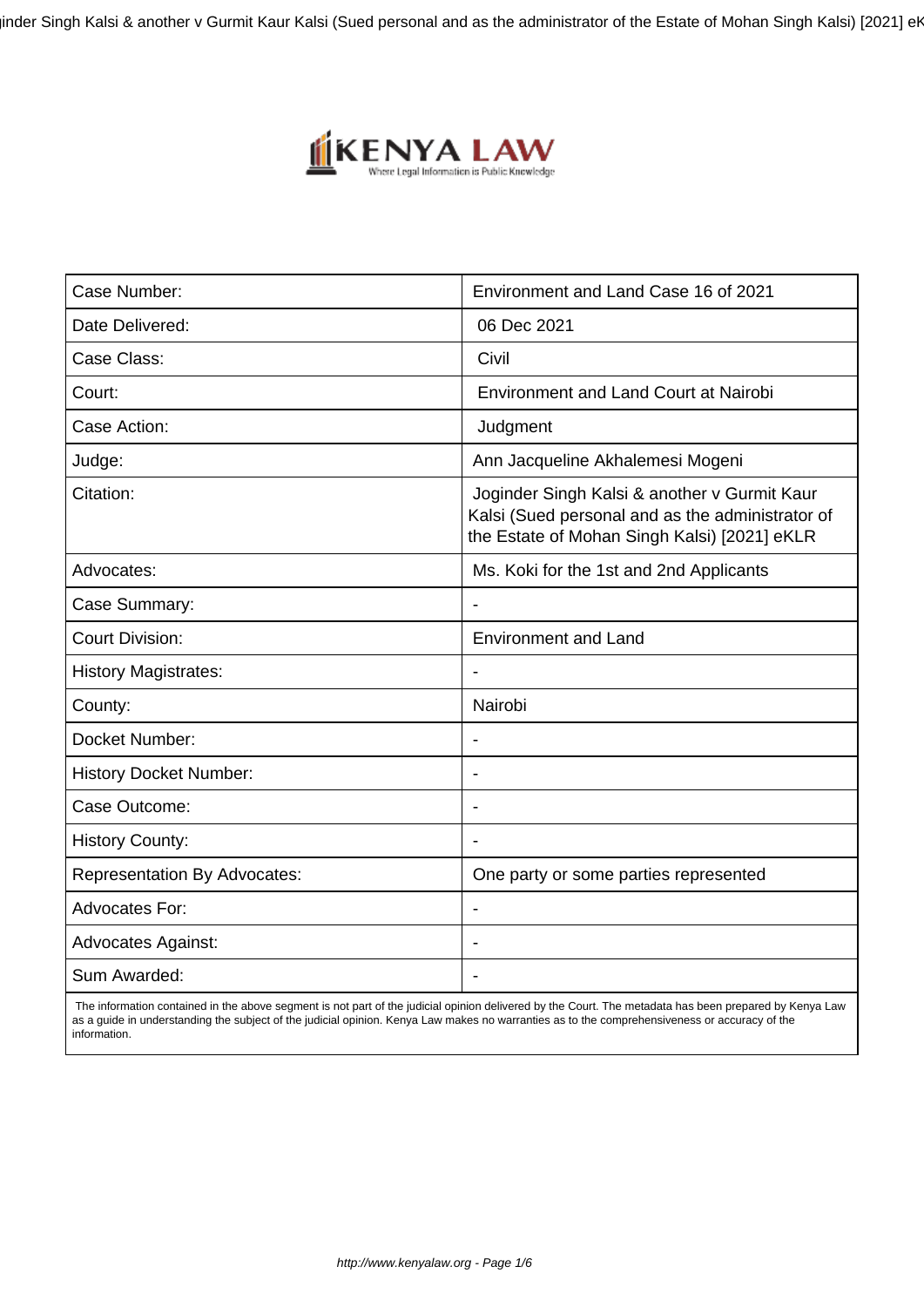# **REPUBLIC OF KENYA**

# **ENVIRONMENT AND LAND COURT AT NAIROBI**

# **ELC 016 OF 2021**

# **IN THE MATTER OF FAILING TO EXECUTE DOCUMENTS**

# **FOR SEPARATION OF TITLE IN RESPECT**

# **L.R. 209/1222/5**

**JOGINDER SINGH KALSI...............................................................1ST APPLICANT**

**SURJIT KAUR SYEAN........................................................................2ND APPLICANT**

## **=VERSUS=**

**GURMIT KAUR KALSI (***Sued personal and as the administrator of the*

*Estate of* **MOHAN SINGH KALSI...................................................RESPONDENT**

# **JUDGMENT**

**1.** The Applicant instituted this suit vide an originating summons dated 13/01/2021 and sought orders that:-

*1. The Honorable Court do issue Orders directing the Land Registrar Nairobi to issue separate titles/subleases in respect of property known as LR. 209/1222/5 Nairobi.*

*2. The Respondent (or her legal representatives be compelled to execute the necessary documents for the separation of the titles/subleases*

*3. In the alternative The Deputy Registrar of the Environment and Land Court (Milimani courts) be authorized to execute documents necessary for the separation of title/lease on behalf of the Respondent.*

*4. The cost to be in the cause.*

**2.** The summons is premised on grounds outlined in the application and supported by an affidavit sworn by the Applicant Mr. Joginder Singh Kalsi. He deponed that the deceased Mohan Singh Kalsi (hereinafter referred to as "the Deceased").

**3.** The Applicant referred the Court to an annexed copy of title of L.R. No. 209/1222/5 which was from 1/04/1997 registered to his mother, his two brothers and himself as tenants in common in equal shares. The Tenants in common were; Karam Kaur Kalsi, Mohan Singh Kalsi and the 1<sup>st</sup> Applicant, Joginder Singh Kalsi. Further, that Karam Kaur Kalsi then bequeathed her share in the property to Surjit Kaur Seyan the 2<sup>nd</sup> Applicant herein via a Will dated 5/11/1999.

**4.** The 1<sup>st</sup> Applicant has since purchased the Respondent's portion of 25% and therefore they now own 50% of the said property with the 2<sup>nd</sup> Applicant, Surjit Kaur Seyan and the Respondent each owning 25% of the property.

**5.** Upon the death of Mohan Singh Kalsi the Letters of Administration of the deceased's estate were issued to Gurmit Kaur Kalsi the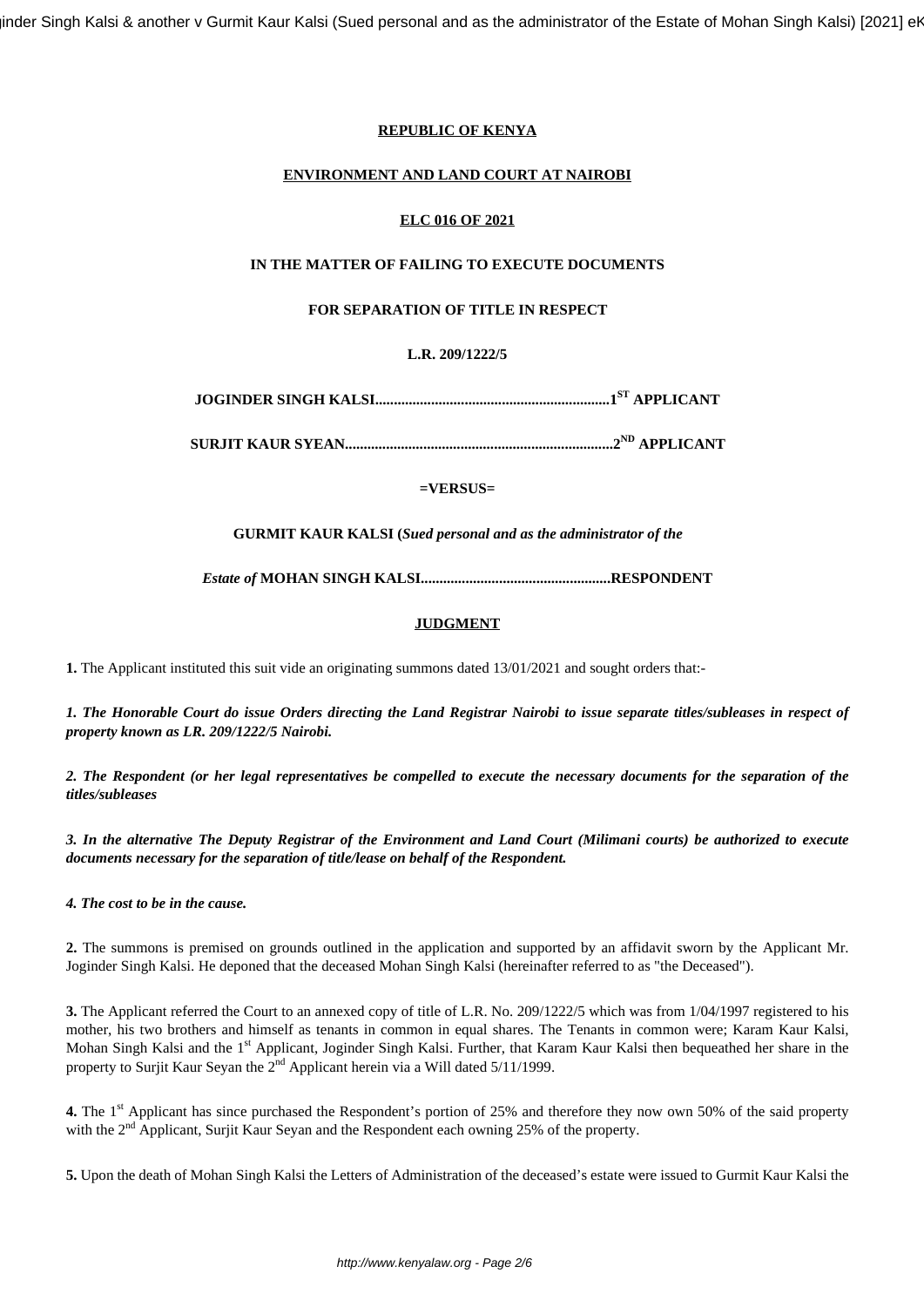Respondent. The title of the suit property however is still registered in the name of the all the 3 tenants in common to this date. The Applicant urged the Court to determine the summons to enable the separation of titles/subleases to enable each party deal with their share of the property as they desire. The Applicants state they have written and even held discussions with the Respondent on several occasions seeking the execution of the necessary documents for the separation of the title or leases but the Respondent has been unresponsive.

**6.** The 2<sup>nd</sup> Applicant filed An Affidavit he swore on 22/07/2020 wherein they averred that the subject parcel LR 209/1222/5 was from 1/04/1997 registered to her mother and her three brothers as tenants in common in equal shares namely Karam Kaur Kalsi, Joginder Singh Kalsi, Mohan Singh and Gurmeet Singh Kalsi. That Karam Kaur Kalsi then bequeathed her share in the property to the  $2<sup>nd</sup>$  Applicant via a will dated 5/11/1999 and a Certificate of Confirmation dated 22/09/2003. Therefore the  $2<sup>nd</sup>$  Applicant is therefore a 25% owner of the subject property while the Respondent owns 25% and the  $1<sup>st</sup>$  Applicant owns 50% having purchased 25% of the subject property belonging to the other tenant in common Gurmeet Singh Kalsi.

**7.** The title is still registered in the names of the 3 tenants in common to this date. The Respondent has been approached on several occasions to execute the necessary documents of the separation of the title or lease to no avail. Therefore, the right of the  $2<sup>nd</sup>$ Applicant as the owner of the property has been curtailed by the failure of the Respondent to execute the documents to separate the title or lease. She attached a copy of the title, copy of the Certificate of Confirmation of grant and the Will. She also attached a copy of correspondence to the Respondent.

**8.** Despite service having been effected upon the Respondent through registered post she failed to enter appearance and/or file a reply to the Applicant's Originating Summons.

## **The Issues and Determination**

**9.** The Applicant sought judgment based on the affidavits filed. Arising from the pleadings filed, this Court finds that the issues that are before the Court for determination are as follows:-

## *1. Whether the Court can sever the tenancy in common in respect of L.R. No.209/1222/5.*

## *2. Whether the Applicants are entitled to the reliefs sought.*

## **Whether the Court can sever the tenancy in common in respect of L.R. No.209/1222/5**

**10.** This Court notes that the key features of a tenancy in common are that each tenant has a distinct share in the common property which has not yet been divided among the co-owners, and there is no right of survivorship as among the co-owners.

**11.** It is also noted by the Court that the law on the termination of a tenancy in common allows co-owners to sever the co-ownership by partition; by acquiring the interests of another co-owner and thus become solely entitled; or by the sale of the common property and division of the proceeds of the sale as shown in the decision in *Shantaben Ramniklal Parmar & Another vs Beatrice Waruguru Gitutu, (2007) e KLR. I*t is also provided in **Halsbury's Laws of England, Fourth Edition (Reissue) Volume 39(2)** at paragraphs 214-215 as follows in this regard:

*"214. Determination of union of interests in one person. A tenancy in common may be determined by the union of the various interests, whether by acquisition inter vivos or by testamentary disposition, in the same person, who therefore holds the entirety of the land.*

*215. Determination by partition. A tenancy in common may be determined by partition. The legal term 'partition' is applied to the division of land, tenements and hereditaments belonging to co-owners and the allotment among them of the parts so as to put an end to community of ownership between some or all of them."*

**12.** Sections 94 and 96 of the Land Registration Act also now provides for a severance of a common tenancy by way of partition or sale of the land. As regard partition, the procedure is provided for under section 94 as follows: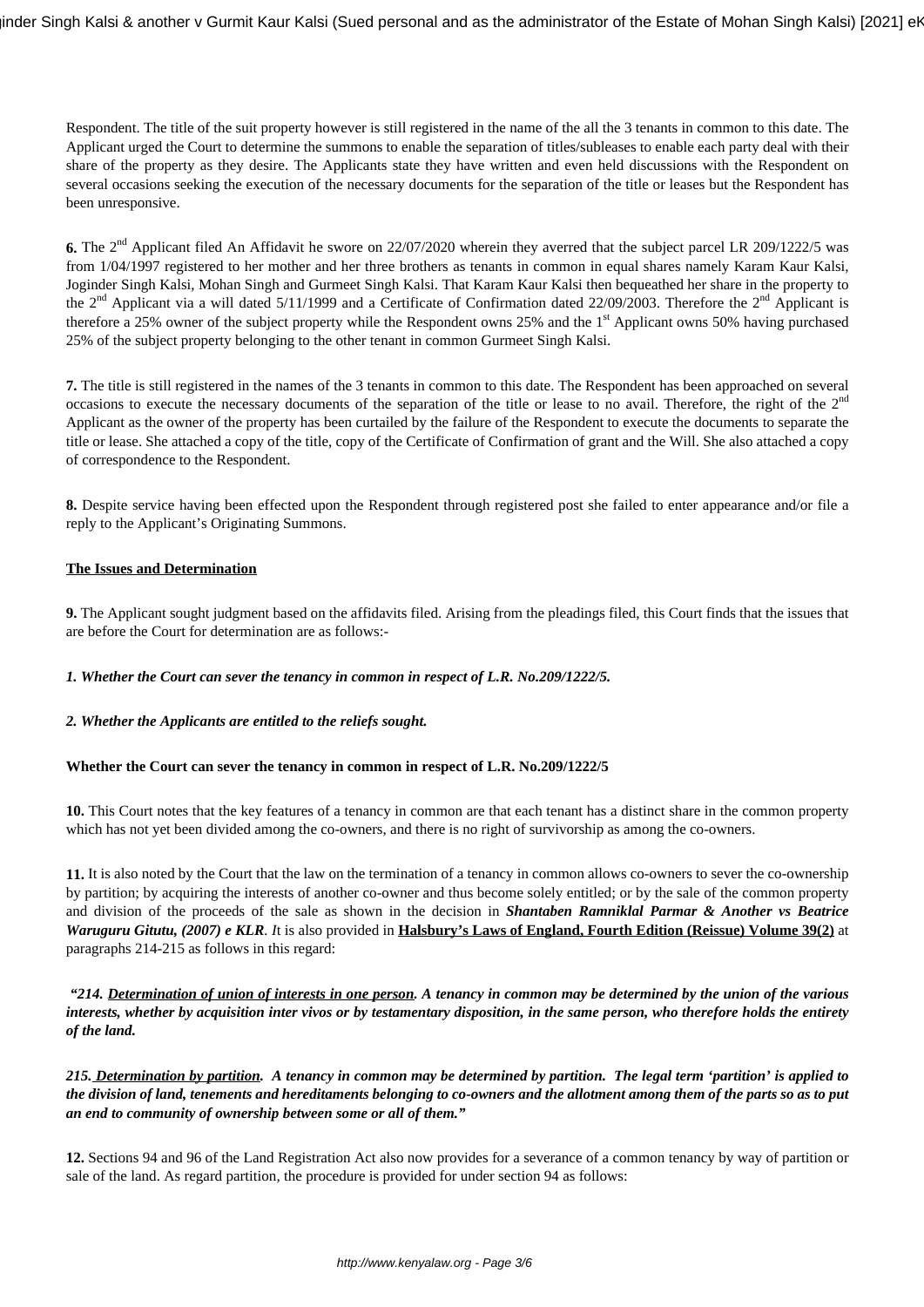*(1) Any of the tenants in common may, with the consent of all the tenants in common, make an application, in the prescribed form, to the Registrar for the partition of land occupied in common and subject to the provisions of this Act and of any other written law applying to or requiring consent to a sub-division of land and of any covenants or conditions in a certificate of a land, the Registrar shall effect the partition of the land in accordance with the agreement of the tenants in common.*

*(2) An application, may be made to the Registrar, in the prescribed form, for an order for the partition of land owned in common by—*

*(a) any one or more of the tenants in common without the consent of all the tenants in common; or*

#### *(b) any person in whose favour an order has been made for the sale of an undivided share in the land in execution of a decree.*

**13.** The section provides the factors that a Registrar needs to consider including the respective shares of the common tenants and that he or she may make the order for partition subject to such limitations and conditions, including conditions relating to the payment of compensation to those tenants in common who have not agreed to the partition by the tenants in common who have applied for the partition, and how the expenses and costs of the partition are to be borne.

**14.** Under section 96 of the Land Registration Act, if for any reason the land sought to be partitioned is incapable of being partitioned, or the partition would adversely affect the proper use of the land, and the applicant for partition or one or more of the other tenants in common require the land to be sold, and the tenants in common cannot agree on the terms and conditions of the sale or the application of the proceeds of the sale, the tenants in common may make an application to the court for an order for sale and the court may—

#### *(a) cause a valuation of the land and of the shares of the tenants in common to be undertaken; and*

*(b) order the sale of the land or the separation and sale of the shares of the tenants in common by public auction or any other means which appears suitable to the court; or*

## *(c) make any other order to dispose of the application which the court considers fair and reasonable.*

**15.** It is therefore the case that as the Applicant in this suit is not asking for sale of the suit property, the alternative that is available to him under the law is that of partition, and he is required to follow the procedure laid down in section 94 of the Land Registration Act in this regard. Under the section the power to partition land held under common tenancy is given to the Registrars appointed under section 12 and 13 of the Land Registration Act, and this Court therefore finds that it cannot grant the order sought of severing the common tenancy in respect of L.R. No. 209/1222/5 as the procedure provided by law has not been followed.

## **Whether the Applicants are entitled to the reliefs sought**

**16.** The Respondent failed to enter appearance and thereby defend the suit. The fact that the suit has not been defended means that the Applicants' evidence remained unchallenged and uncontroverted. However, the Court will not just enter Judgment without interrogating the veracity of the evidence placed before it as the Applicants are still required to prove their case on the required standard of balance of probabilities. See the case of Shaneebal *Limited…Vs…County Government of Machakos [supra],* where the Court cited the case of *Karuru Munyoro….vs Joseph Ndumia Murage & Another, Nyeri HCCC No.95 of 1988,* where the Court held that: -

**"***The Plaintiff proved on a balance of probability that she was entitled to the orders sought in the Plaint and in the absence of the Defendant's and or their Counsel to cross examine her on evidence, the Plaintiff's evidence remained unchallenged and uncontroverted. It was thus credible and it is the Kind of evidence that a court of law should be able to act upon''.*

**17.** The fact that the evidence is not challenged does not then mean that the Court will not interrogate the evidence of the Plaintiff. The Court still has an obligation to interrogate the Plaintiff's evidence and determine whether the same is merited to enable the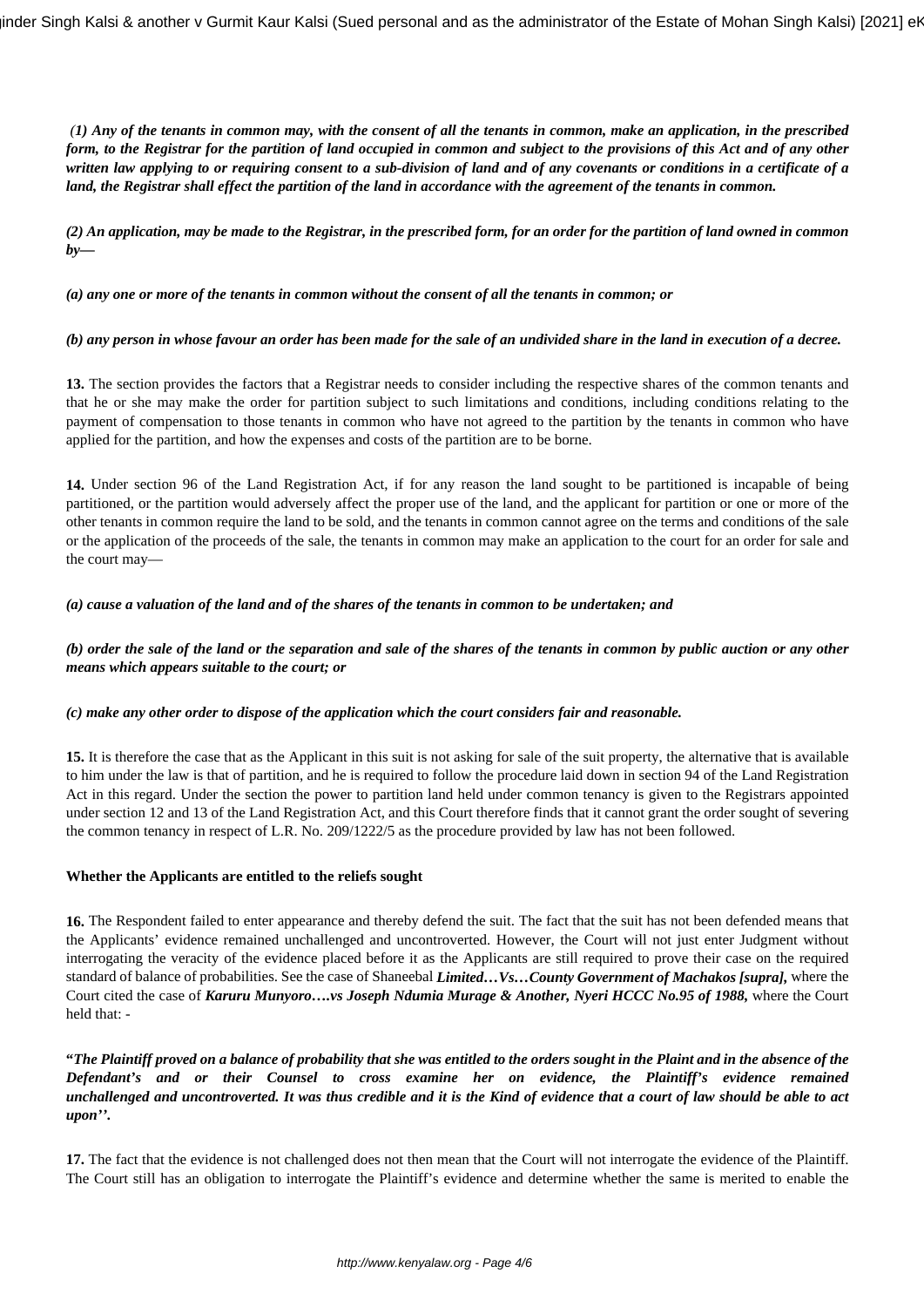Court come up with logical conclusion as exparte evidence is not automatic prove of a case as the Plaintiff has the duty to discharge the burden of proof. See the case of *Kenya Power & Lighting Company Limited… Vs…Nathan Karanja Gachoka & another [2016] eKLR,* **the Court** stated:-

*"I am of the opinion that uncontroverted evidence must bring out the fault and negligence of a defendant, and that a court should not take it truthful without interrogation for the reason only that it is uncontroverted. A plaintiff must prove its case too upon a balance of probability whether the evidence is unchallenged or not.''*

**18.** Further the case of *Gichinga Kibutha…Vs…Carooline Nduku (2018) eKLR,* where the Court held that:-

**"***It is not automatic that instances where the evidence is not controverted the Claimants shall have his way in Court. He must discharge the burden of proof. He must proof his case however much the opponent has not made a presence in the contest.''*

**19.** The Applicants' have sought for the order of this Court to severe the ownership among the tenants in common including the Respondent. It is the Applicants' contention that they own in common the suit property with their brothers, sister and that together with the Respondent, they are the registered owners of the suit property. That though each one of them is in occupation of their separate share they hold the title as tenants in common and that the Respondent has refused to sign documents to severe their ownership.

**20.** It is clear from the documents presented that the suit property is owned in common, as each party has their own share of the property though undivided. From the provisions of the Land Registration Act, the key features of a tenancy in common are that each tenant has a distinct share in the common property which has not yet been divided among the co-owners.

**21.** The Applicants have sought for severing of the property before this Court. However, the Court finds that it does not have jurisdiction to deal with the said issue as the law on the termination of a tenancy in common allows the co-owner to seer ownership by either acquiring the other person's interest , by sale and division of the proceeds or by petitioning the Land Registrar to partition the property so that each tenant is able to get their part of the share This is as per the provisions of **Sections 94 of the Land Registration Act** which provides for a severance of a common tenancy by way of partition.:

*(1) Any of the tenants in common may, with the consent of all the tenants in common, make an application, in the prescribed form, to the Registrar for the partition of land occupied in common and subject to the provisions of this Act and of any other written law applying to or requiring consent to a sub-division of land and of any covenants or conditions in a certificate of a land, the Registrar shall effect the partition of the land in accordance with the agreement of the tenants in common.*

*(2) An application, may be made to the Registrar, in the prescribed form, for an order for the partition of land owned in common by—*

*(a) any one or more of the tenants in common without the consent of all the tenants in common; or*

*(b) any person in whose favour an order has been made for the sale of an undivided share in the land in execution of a decree.*

**22.** Further see the case *Muhuri Muchiri …vs… Hannah Nyamunya (Sued as the Administrator of the Estate of Njenga Muchiri also Known as Samuel Njenga Muchiri (Deceased) [2015] eKLR* where the Court held that:-

*"co-owners to by agreement to sever the co-ownership by partition; by acquiring the interests of another co-owner and thus become solely entitled; or by the sale of the common property and division of the proceeds of the sale…."*

**23.** Under section 96 of the *Land Registration* Act, if for any reason the land sought to be partitioned is incapable of being partitioned, or the partition would adversely affect the proper use of the land, and the applicant for partition or one or more of the other tenants in common require the land to be sold, and the tenants in common cannot agree on the terms and conditions of the sale or the application of the proceeds of the sale, the tenants in common may make an application to the court for an order for sale and the court may